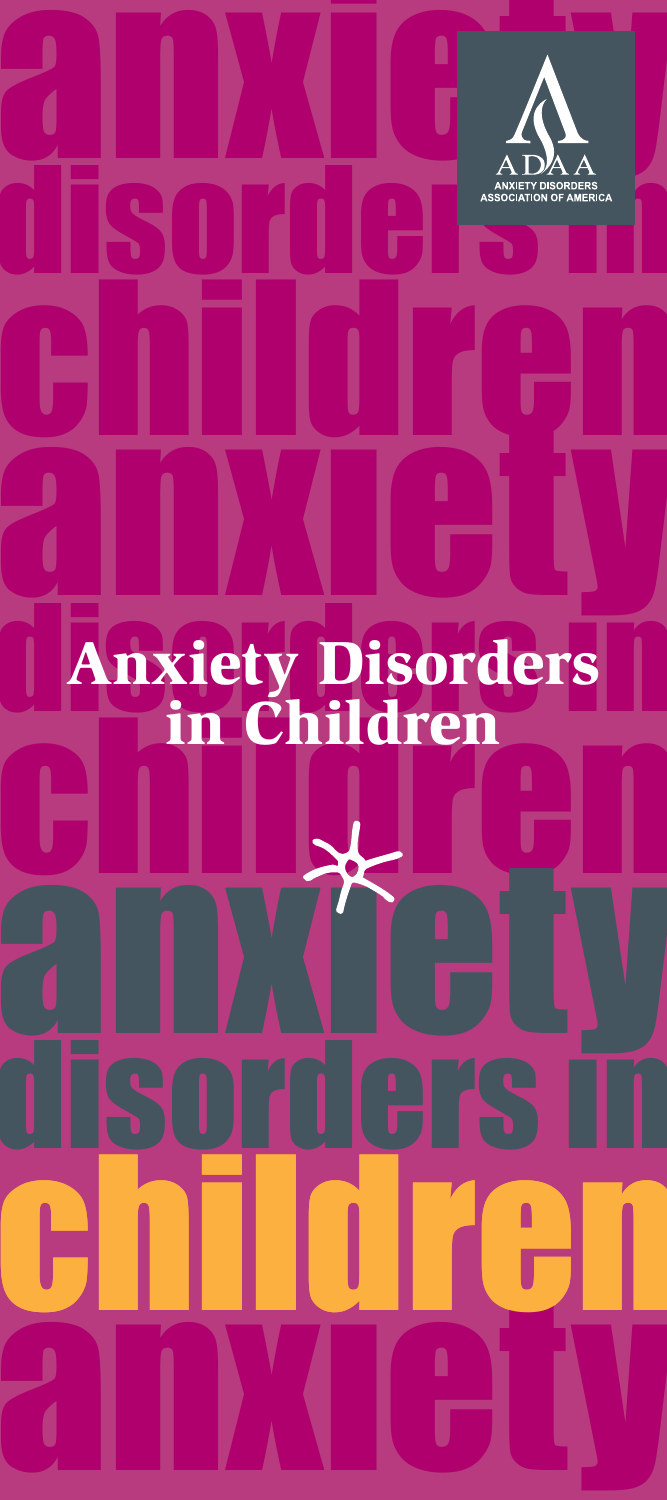## Anxiety disorders are common, treatable medical conditions

that affect one in eight children.

*They are characterized by persistent, irrational, and overwhelming worry, fear, and anxiety that interfere with daily activities. These are real disorders that affect how the brain functions. Symptoms vary but they can include irritability, sleeplessness, jitteriness or physical symptoms such as headaches and stomachaches.* 

In anxiety disorder can prevent your child from<br>making friends, raising a hand in class, or<br>participating in school or social activities. Feelings<br>of being ashamed, afraid, and alone are not uncommon. n anxiety disorder can prevent your child from making friends, raising a hand in class, or **participating in school or social activities. Feelings** 

Research has shown that if left untreated, children with anxiety disorders are at higher risk to perform poorly in school, miss out on important social experiences, and engage in substance abuse. Anxiety disorders also often co-occur with other disorders such as depression, eating disorders, and attention-deficit/hyperactivity disorder (ADHD).

Whether your child has been diagnosed with an anxiety disorder or you are concerned about your child's anxious behavior, the Anxiety Disorders Association of America (ADAA) is here to help. In this booklet you will learn about anxiety disorder symptoms, treatments that work, and how to find a qualified mental health provider.

With treatment and your support, your child can learn how to successfully manage the symptoms of an anxiety disorder and live a normal childhood.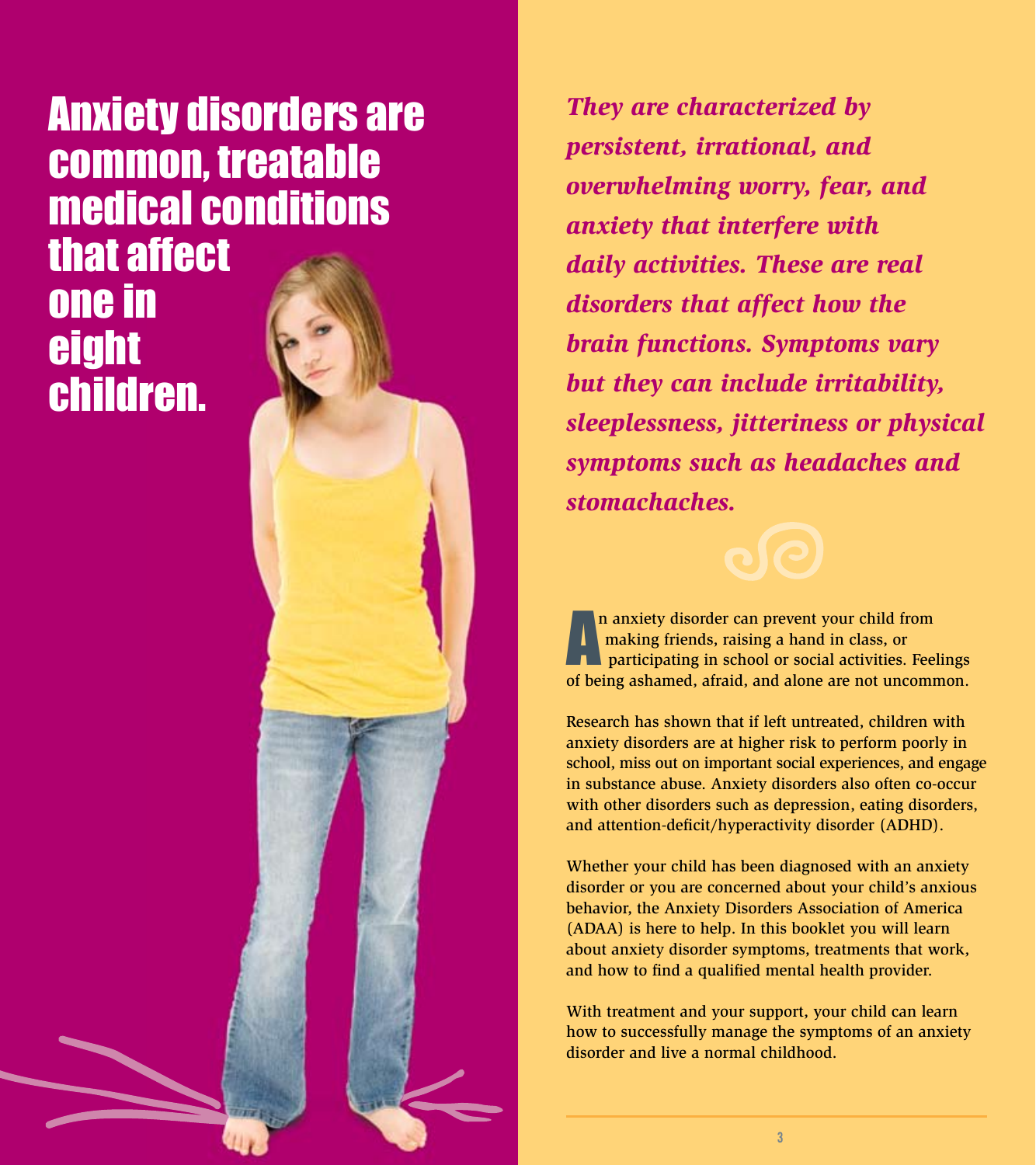## Is this just a phase? Anxiety vs. an anxiety disorder

Anxiety is a normal part of childhood, and every child goes through phases. Some may eat only orange foods or count in twos. Others may have an imaginary friend or have recurring nightmares about monsters under the bed.

The difference between a phase and an anxiety disorder is that a phase is temporary and usually harmless. Children who suffer from an anxiety disorder experience fear, nervousness, shyness, and avoidance of places and activities that persist despite the helpful efforts of parents, caretakers, and teachers.

Anxiety disorders tend to become chronic and interfere with how your child functions at home or at school to the point that your child becomes distressed and uncomfortable and starts avoiding activities or people.

Unlike a temporary phase of fear, such as seeing a scary movie and then having trouble falling asleep, reassurance and comfort is not enough to help a child with an anxiety disorder get past his or her fear and anxiety.

Take an anxiety screening at [www.adaa.org](http://www.adaa.org). Then talk to your doctor, who can help you figure out what's normal behavior for your child's age and development level. Your doctor can refer you to a mental health professional, if necessary, for a more complete evaluation.

## What causes anxiety disorders?

Experts believe anxiety disorders are caused by a combination of biological and environmental factors, similar to allergies and diabetes. Stressful events such as starting school, moving, or the loss of a parent or grandparent can trigger the onset of an anxiety disorder, but stress itself does not cause an anxiety disorder.

Anxiety disorders tend to run in families, but not everyone who has one passes it on to their children. Neither you nor your child is at fault, and an anxiety disorder diagnosis is not a sign of weakness or poor parenting.

## Anxiety and related disorders in children

The term "anxiety disorder" refers to a group of mental illnesses that includes generalized anxiety disorder (GAD), obsessive-compulsive disorder (OCD), panic disorder, posttraumatic stress disorder (PTSD), social anxiety disorder (also called social phobia), and specific phobias. Each anxiety disorder has specific symptoms.

#### Generalized anxiety disorder (GAD)

If your child has generalized anxiety disorder, or GAD, he or she will worry excessively about a variety of things, which may include but are not limited to these issues:

- Family problems
- Relationships with peers
- Natural disasters
- **Health**
- **Grades**
- Performance in sports
- **Punctuality**

#### Typical physical symptoms:

- Fatigue or an inability to sleep
- • Restlessness
- Difficulty concentrating
- **•** Irritability

Children with GAD tend to be very hard on themselves and they strive for perfection. These children may also seek constant approval or reassurance from others, even when they appear not to have any worries.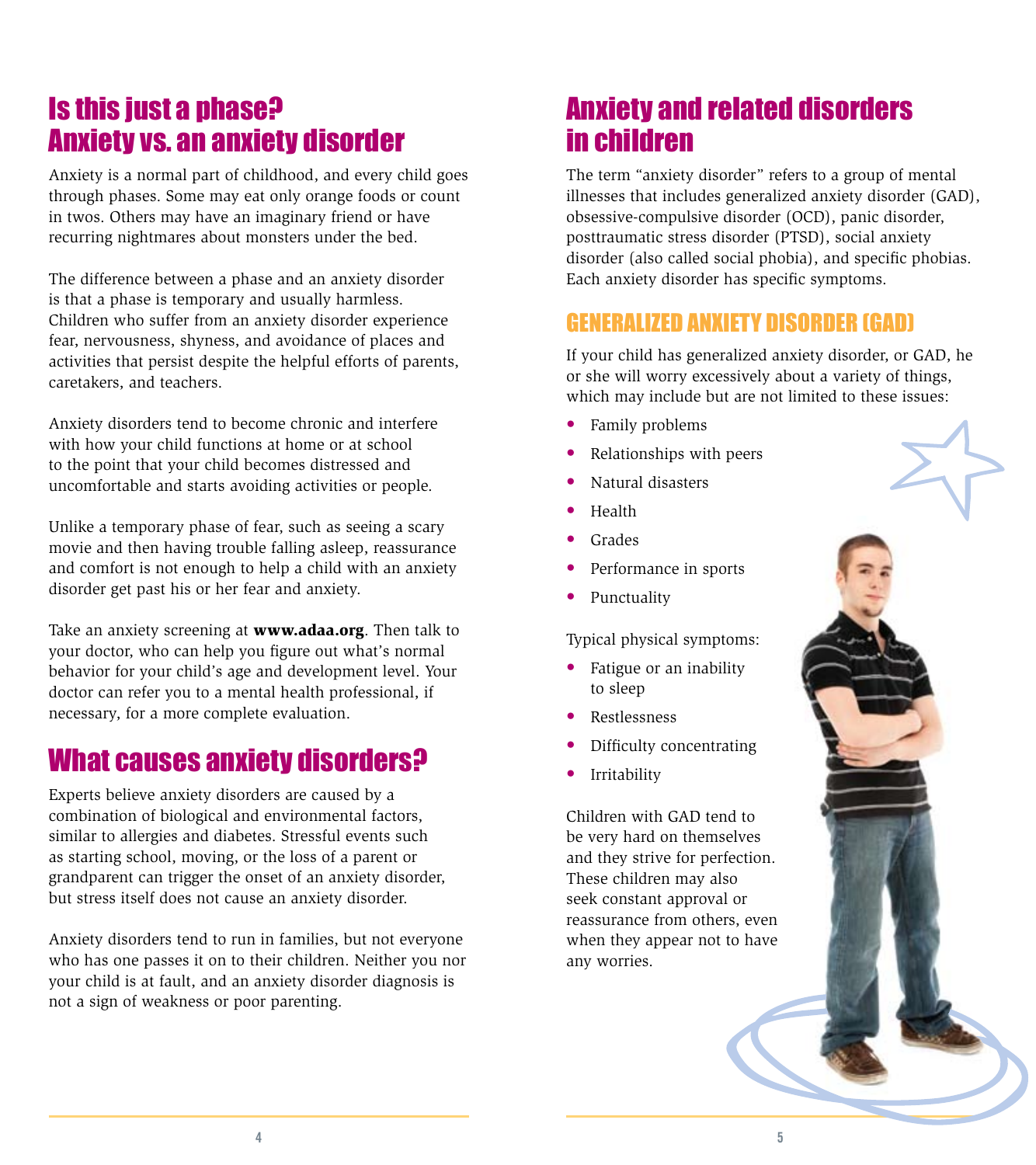#### Obsessive-compulsive disorder (OCD)

OCD is characterized by unwanted and intrusive thoughts (obsessions) and feeling compelled to repeatedly perform rituals and routines (compulsions) to try to ease anxiety.

#### **OBSESSIONS**

- • Constant, irrational worry about dirt, germs, or contamination
- • Excessive concern with order, arrangement, or symmetry
- Fear of harm or danger to a loved one or self
- Religious rules or rituals
- Intrusive words or sounds
- Fear of losing something valuable

#### **COMPULSIONS**

- Washing and rewashing hands to avoid exposure to germs
- Arranging or ordering objects in a very specific way
- Checking and re-checking objects, information, or situations
- Repeating a name, phrase, tune, activity, or prayer
- Hoarding or saving useless items
- Counting objects such as steps
- Seeking reassurance or doing things until they seem just right

Most children with OCD are diagnosed around age 10, although the disorder can strike children as young as two or

three. Boys are more likely to develop OCD before puberty, while girls tend to develop it during adolescence. Research has shown that for teens with the eating disorder anorexia nervosa, OCD is the most common co-existing disorder.

Learn more about OCD at [www.adaa.org](http://www.adaa.org).



*"The first thing we did to help make my OCD go away was get a diagnosis from a psychiatrist. I also spent two hours every Friday doing exposure and response prevention therapy. Therapy has really helped my OCD. My OCD is not in control of my life, and I am much happier."* —Lori, age 12

#### Panic disorder

Panic disorder is diagnosed if your child suffers at least two unexpected panic or anxiety attacks—which means they come on suddenly and for no reason—followed by at least one month of concern over having another attack, losing control, or "going crazy." A panic attack includes at least four of the following symptoms:

- Feeling of imminent danger or doom
- The need to escape
- Rapid heartbeat
- **Sweating**
- **Trembling**
- Shortness of breath or a smothering feeling
- Feeling of choking
- Chest pain or discomfort
- Nausea or abdominal discomfort
- Dizziness or lightheadedness
- Sense of things being unreal, depersonalization
- Fear of losing control or "going crazy"
- Fear of dying
- Tingling sensations
- Chills or hot flushes

Agoraphobia can develop when children begin to avoid situations and places in which they had a previous panic attack or fear they would be unable to escape if experiencing an attack. Refusing to go to school is the most common manifestation of agoraphobia in kids.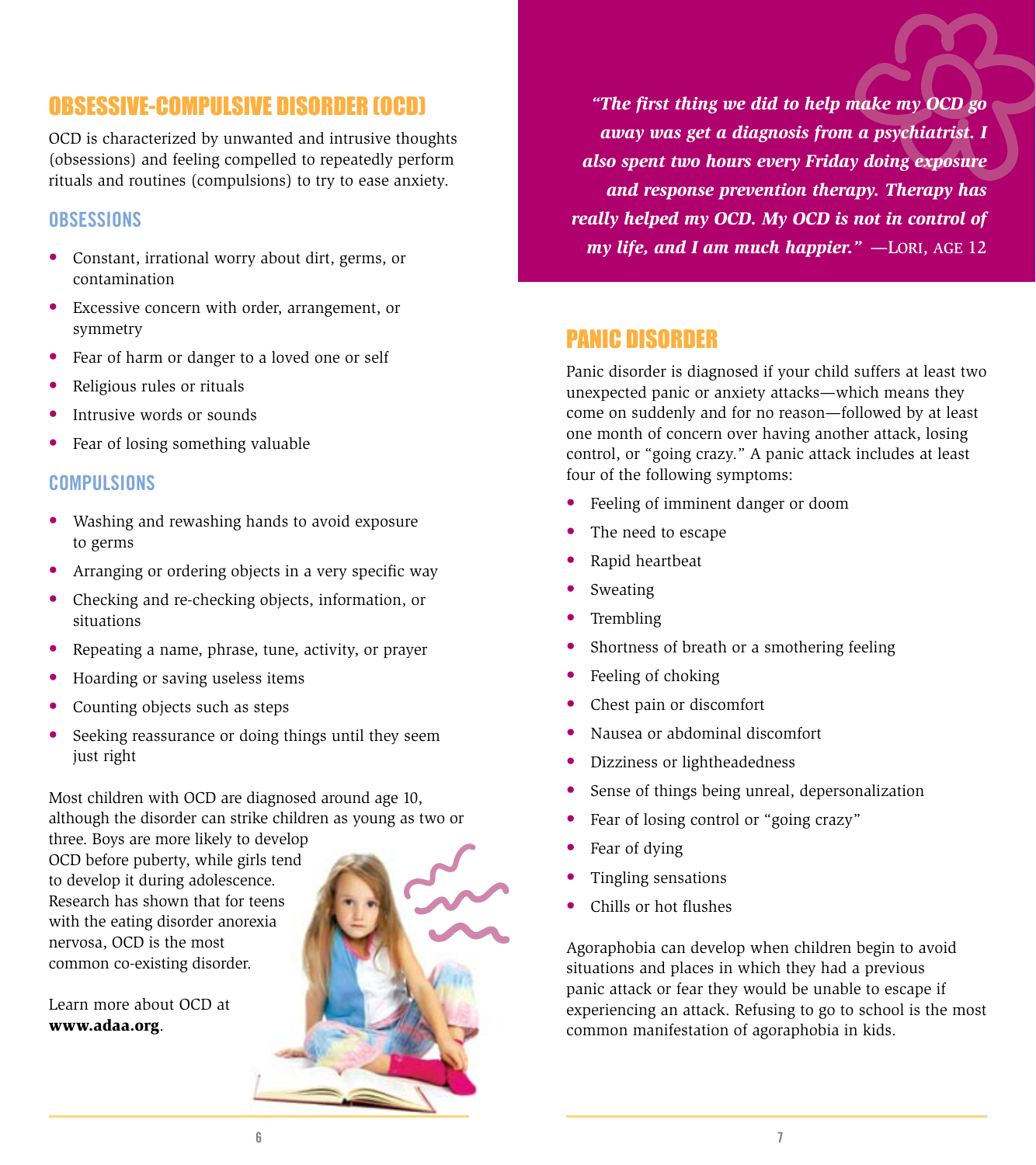#### Posttraumatic stress disorder (PTSD)

Children with posttraumatic stress disorder, or PTSD, may have intense fear and anxiety; become emotionally numb or easily irritable; or avoid places, people, or activities after experiencing or witnessing a traumatic or life-threatening event. These events can include a serious accident, violent assault, physical abuse, or a natural disaster.

Children with PTSD often re-experience the trauma of the event through nightmares or flashbacks, or re-create them through play. They can have difficulty sleeping or concentrating. Other symptoms include nervousness about one's surroundings, acting jumpy around loud noises, and withdrawing from friends and family. Symptoms may not appear until several months or even years after the event.

Not every child who experiences or witnesses a traumatic event will develop PTSD. It is normal to be fearful, sad, or apprehensive after such events, and many children will recover from these feelings in a short time.

Children most at risk for PTSD are those who directly witnessed a traumatic event, who suffered directly (such as injury or the death of a parent), had mental health problems before the event, and who lack a strong support network. Violence at home also increases a child's risk of developing PTSD after a traumatic event.

#### Separation anxiety disorder

Many children experience separation anxiety between 18 months and three years old, when it is normal to feel some anxiety when a parent leaves the room or goes out of sight. Usually children can be distracted from these feelings. It's also common for your child to cry when first being left at daycare or preschool, and crying usually subsides after becoming engaged in the new environment.

If your child is slightly older and unable to leave you or another family member, or takes longer to calm down after you leave than other children, then the problem could be separation anxiety disorder, which affects 4 percent of children. This disorder is most common in kids seven to nine years old.

When separation anxiety disorder occurs, a child experiences excessive anxiety away from home or when separated from parents or caregivers. Extreme homesickness and feelings of misery at not being with loved ones are common. Other symptoms include refusing to go to school, camp, or a sleepover, and demanding that someone stay with them at bedtime. Children with separation anxiety commonly worry about bad things happening to their parents or caregivers or may have a vague sense of something terrible occurring while they are apart.

#### Social anxiety disorder

Social anxiety disorder, or social phobia, is characterized by an intense fear of social and performance situations and activities. This can significantly impair your child's school performance and attendance, as well as the ability to socialize with peers and develop and maintain relationships.

Other symptoms include the following:

- Hesitance, passivity, and discomfort in the spotlight
- Avoiding or refusing to initiate conversations, invite friends to get together, order food in restaurants, or call, text, or e-mail peers
- Frequently avoiding eye contact with adults or peers
- Speaking very softly or mumbling
- Appearing isolated or on the fringes of the group
- Sitting alone in the library or cafeteria, or hanging back from a group in team meetings
- Overly concerned with negative evaluation, humiliation, or embarrassment
- • Difficulty with public speaking, reading aloud, or being called on in class

8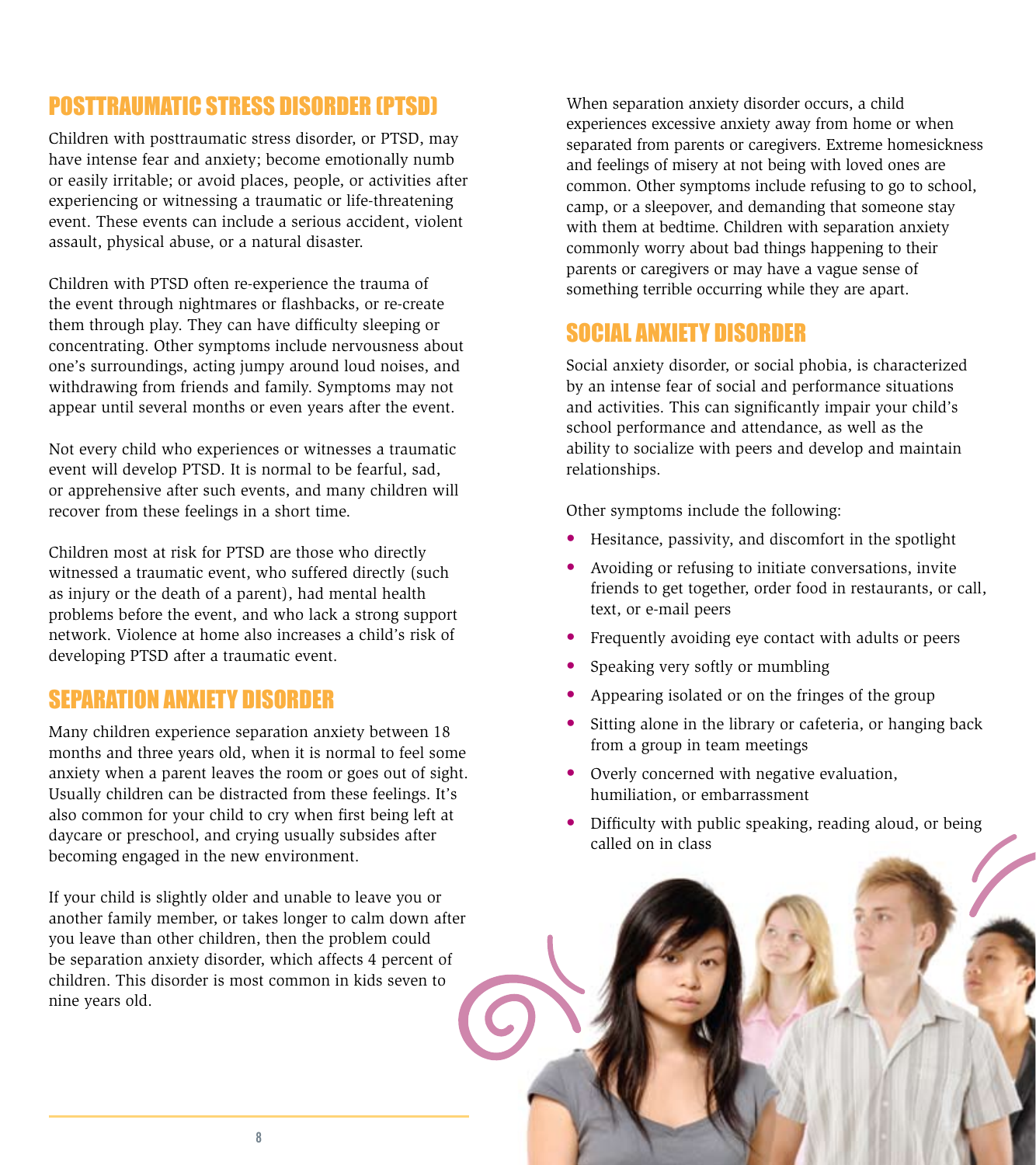#### Selective mutism

Children who refuse to speak in situations where talking is expected or necessary, to the extent that their refusal interferes with school and making friends, may suffer from selective mutism. While children develop selective mutism for a variety of reasons, in most children with the condition, it is thought to be a severe form of social anxiety disorder. But because it can arise for other reasons, technically it is not considered an anxiety disorder.

Children suffering from selective mutism may stand motionless and expressionless, turn their heads, chew or twirl hair, avoid eye contact, or withdraw into a corner to avoid talking. These children can be very talkative and display normal behaviors at home or in another place where they feel comfortable. Parents are sometimes surprised to learn from a teacher that their child refuses to speak at school. The average age of diagnosis is between four and eight years old, or around the time a child enters school.

#### Specific phobias

A specific phobia is the intense, irrational fear of a specific object, such as a dog, or a situation, such as flying.

Fears are common in childhood and often go away. A phobia is diagnosed if the fear persists for at least six months and interferes with a child's daily routine, such as refusing to play outdoors for fear of encountering a dog. Common childhood phobias include animals, storms, heights, water, blood, the dark, and medical procedures.

Children will avoid situations or things that they fear or endure them with anxious feelings, which may show up as crying, tantrums, clinging, avoidance, headaches, and stomachaches. Unlike adults, children do not usually recognize that their fear is irrational.



## **Treatment**

Several scientifically proven and effective treatment options are available for children with anxiety disorders. The two treatments that most help children overcome an anxiety disorder are cognitive-behavioral therapy and medication. Your doctor may recommend one or a combination of treatments.

No one treatment works best for every child; one child may respond better, or sooner, to a particular method than another child with the same diagnosis. That's why it's important to discuss with your doctor or therapist how to decide which treatment works best for your child and family lifestyle. It may take a while to find the best treatment, and your child's response to treatment may change over time. Read on for more information on how to choose a mental health professional.

#### Cognitive-behavioral therapy (CBT)

Cognitive-behavioral therapy, or CBT, is a type of talk therapy that has been scientifically shown to be effective in treating anxiety disorders. CBT teaches skills and techniques to your child that she can use to reduce her anxiety.

Your child will learn to identify and replace negative thinking patterns and behaviors with positive ones. He will also learn to separate realistic from unrealistic thoughts and will receive "homework" to practice what is learned in therapy. These are techniques that your child can use immediately and for years to come.

Your support is important to the success of your child's therapy. The therapist can work with you to ensure progress is made at home and in school, and he or she can give advice on how the entire family can best manage your child's symptoms.

CBT is generally short-term—sessions last about 12 weeks but the benefits are long-term. Check with your insurance provider to see if CBT or therapy is covered and if there is a list of preferred therapists. Some therapists or clinics offer services on a sliding scale, which means that charges fluctuate based on income. Ask about a sliding scale or other payment options when you call or visit for a consultation.

Other forms of therapy may be used to treat children who have an anxiety disorder. Acceptance and commitment therapy, or ACT, uses strategies of acceptance and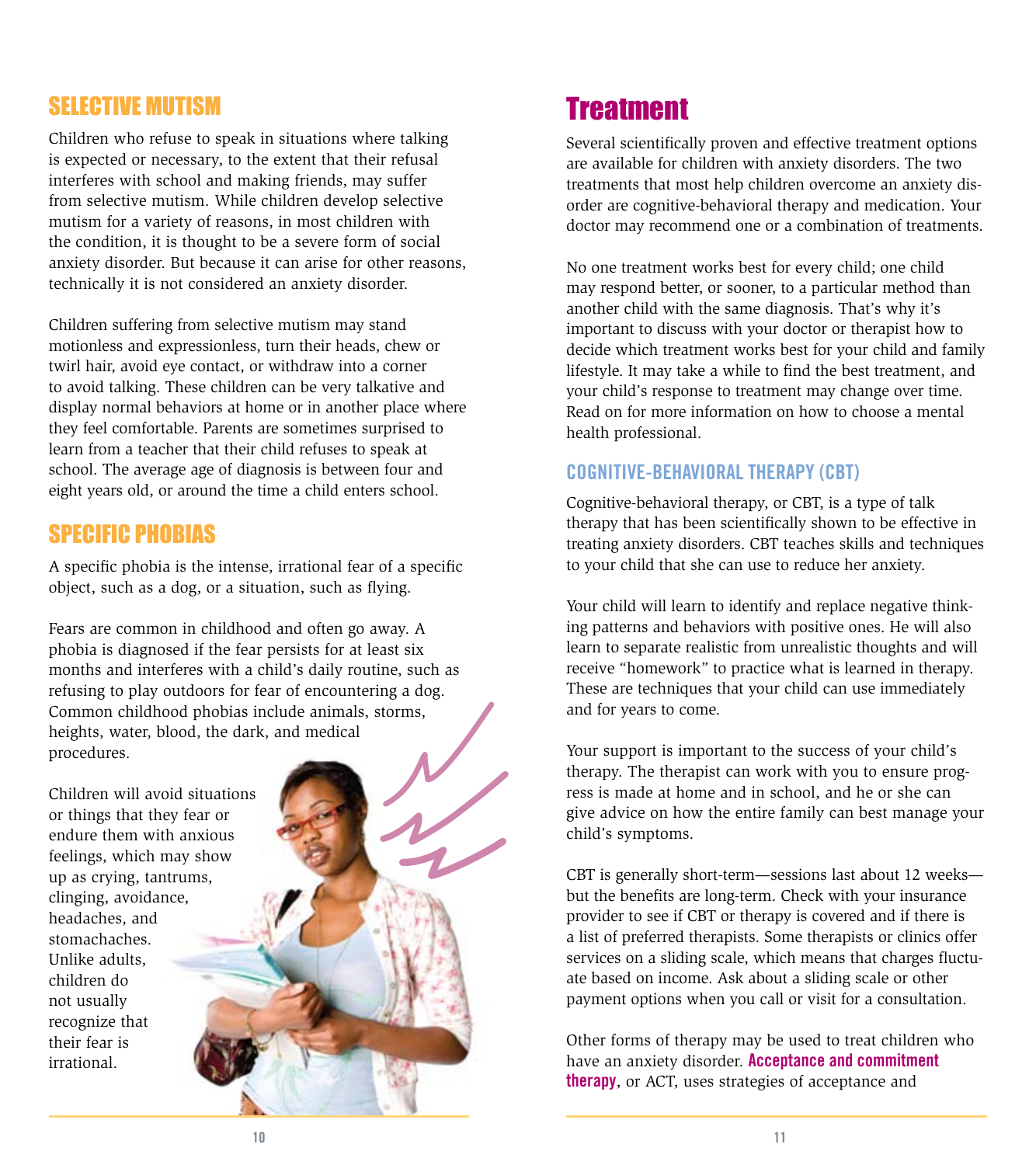mindfulness (living in the moment and experiencing things without judgment) as a way to cope with unwanted thoughts, feelings, and sensations.

Dialectical behavioral therapy, or DBT, emphasizes taking responsibility for one's problems and helps children examine how they deal with conflict and intense negative emotions.

#### **MEDICATION**

Prescription medications can be effective in the treatment of anxiety disorders. They are also often used in conjunction with therapy. In fact, a major research study found that a combination of CBT and an antidepressant worked better for children ages 7 to 17 than either treatment alone.

Medication can be a short-term or long-term treatment option, depending on how severe your child's symptoms are and how he or she responds to treatment. You should discuss this issue more with your doctor. It is also essential to let your doctor know about other prescription or over-the-counter medications your child takes, even if it is for a short period.

Selective serotonin reuptake inhibitors (SSRIs) and serotoninnorepinephrine reuptake inhibitors (SNRIs) are currently the medications of choice for the treatment of childhood and adult anxiety disorders. Other types of medications, such as tricyclic antidepressants and benzodiazepines, are less commonly used to treat children with anxiety disorders. The U.S. Food and Drug Administration (FDA) has approved the use of some SSRIs and SNRIs for the treatment of children.

Updated information about medications is available at the ADAA website at **[www.adaa.org](http://www.adaa.org)** and at the FDA website at [www.fda.gov](http://www.fda.gov).

*"My panic attacks started when I was eight years old. I would get really shaky and sweaty. I would hyperventilate and feel like I was getting smothered to death, like my lungs had closed up. My mother took me to see a psychologist, and it helped a lot. I can travel again and do things that a normal teenager can do. My family has seen a big difference, too.*" —BREANNA, AGE 15

#### medication Warning for children

The U.S. Food and Drug Administration (FDA) issued a warning in October 2004 that antidepressant medications, including SSRIs, may increase suicidal thoughts and behavior in a small number of children and adolescents. The FDA does not prohibit the use of these medications, but it does alert patients and families to the risks, which must be balanced against clinical need.

In May 2007, the FDA proposed that makers of all antidepressant medications update their products' labeling to include warnings about increased risks of suicidal thinking and behavior in young adults ages 18 to 24 during initial treatment (generally the first one to two months). Find out more at the FDA website: [www.fda.gov/cder/drug/antidepressants](http://www.fda.gov/cder/drug/antidepressants)

Discuss all concerns about antidepressants and other medications with your doctor.

## Finding help

Taking your child to a doctor for a mental health problem is as important as visiting a doctor for an ear infection or broken arm. Finding a health professional that you and your child can work with—and who makes you both feel comfortable—is critical.

Anxiety disorders in children are treatable, and they can be treated by a wide range of mental health professionals who have training in scientifically proven treatments. Psychiatrists and nurse practitioners can prescribe medication. Psychologists, social workers, and counselors are more likely to have training in CBT and other talk therapies.

Ask your family doctor or pediatrician to refer you to an expert who is trained to offer CBT or treat anxiety disorders in children, or call ADAA at 240-485-1001. Make sure that any professional you consult has experience treating anxiety disorders and will communicate with your family doctor or pediatrician and school.

You can find a list of anxiety disorder specialists on the ADAA website at [www.adaa.org](http://www.adaa.org); click on *Find a Therapist.*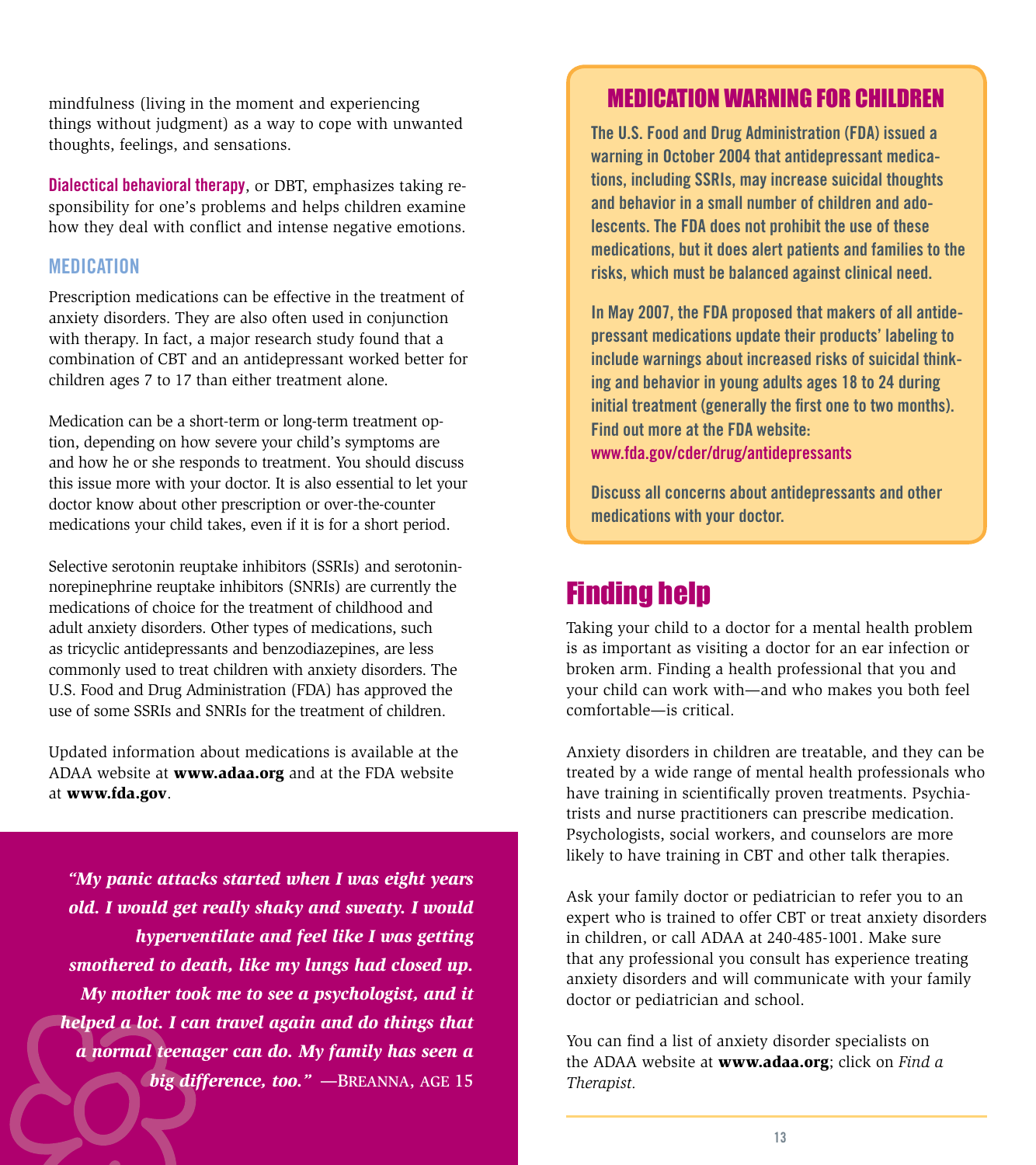#### Questions to ask

A therapist should be willing to answer any questions you may have about methods, training, and fees during a consultation. Bring a list of your child's symptoms to discuss, and be sure to mention any medications for allergies or other illnesses.

Here are some questions to consider asking:

- What training and experience do you have in treating anxiety disorders?
- Do you specialize in treating children? (If your child is a teenager, you may want to ask the age limit that your child can remain under this specialist's care.)
- What is your training in cognitive-behavioral therapy (CBT) or other therapies?
- What is your basic approach to treatment?
- Can you prescribe medication or refer me to someone who can, if that proves necessary?
- How long is the course of treatment?
- How frequent are treatment sessions and how long do they last?
- Do you include family members in therapy?
- How will I know that my child is responding to the treatment and getting better?
- If my child does not respond to treatment, how will you decide when to change or modify the treatment?
- As my child ages, will any symptoms change? Will the response to treatment change?
- What should I explain to the school about my child's anxiety disorder?
- How do you approach the topic of alcohol and substance use in teens who take medication?
- Will you coordinate my child's treatment with our family doctor or pediatrician?
- What is your fee schedule, and do you have a sliding scale for varying financial circumstances?
- What kinds of health insurance do you accept?

If a therapist is reluctant to answer your questions, or if you or your child does not feel comfortable, see someone else.

## Treatment FAQs

#### *Is treatment necessary? Will my child's anxiety disorder go away on its own? Will he grow out of it?*

Like other medical conditions, anxiety disorders tend to be chronic unless properly treated. Most kids find that they need professional guidance to successfully manage and overcome their anxiety. And while family support is important to the recovery process, it is not the cure. (Also beware of any product or program that guarantees a cure or is peddled online or in TV infomercials.) Many licensed mental health professionals have the training, education, and experience to properly diagnose and treat your child.

In addition, research shows that children with untreated anxiety disorders are at higher risk to perform poorly in school, to have less developed social skills, and to be more vulnerable to substance abuse. That's why it's important to get help as soon as possible. Your child deserves a future that is free from the limitations of anxiety.

#### *My child has started treatment, but it isn't working. What should I do?*

Most children see signs of improvement within two to six weeks when receiving proper treatment. If you don't see progress after this time, talk to your child's doctor or therapist about other options or adjusting the medication dosage level. If the doctor or therapist is unwilling to try a different treatment method or won't take the time to listen to your concerns, find another mental health professional who will.

#### *Will my child have to take medication for the rest of her life?*

Starting a child on an antidepressant (SSRI or SNRI) does not foretell medication for life. Doctors recommend that initial treatment of childhood anxiety disorders with an antidepressant should be continued for about one year. You and your child's doctor should regularly assess how well the medication is working; longer medication treatment may be recommended if symptoms persist or recur. There is no evidence that SSRIs and SNRIs are addictive. Ask your doctor how long your child will be taking medication and the changes you can expect to see if the medication is working.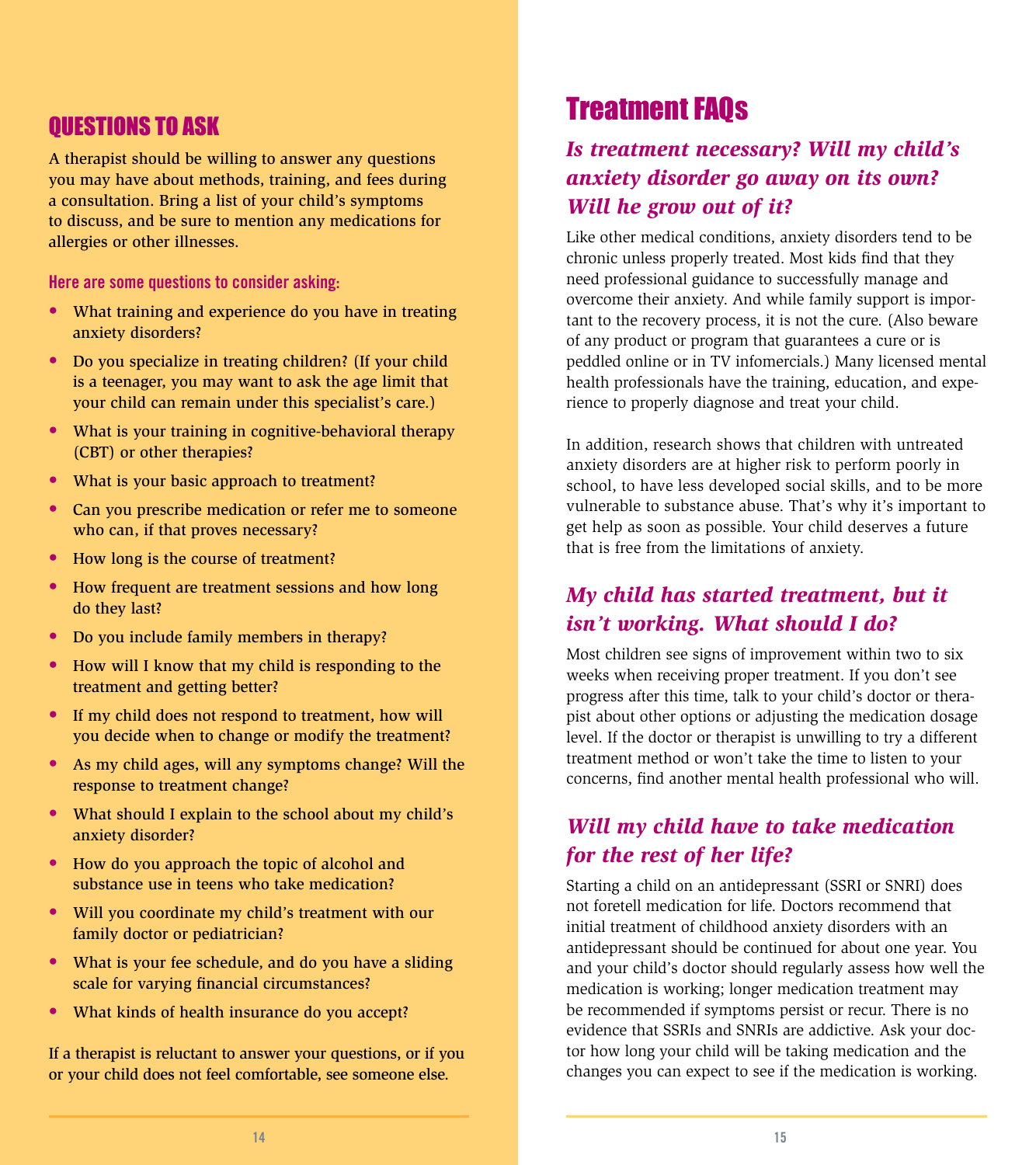#### *What about side effects of medication?*

No medication is 100 percent risk-free. SSRIs and SNRIs are generally tolerated with few side effects. The most commonly reported physical side effects include headache, stomachache or nausea, and difficulty sleeping. Before prescribing medication, your child's doctor must determine the presence of any physical symptoms that may be related to medical problems or reflect anxiety. Make sure the doctor reviews side effects with you and your child before starting any medication and monitors for symptoms at follow-up visits. Remember that a small number of children may develop more serious side effects, such as thoughts about suicide.

Talk to your doctor about all medications your child may take, including antibiotics and seasonal medications for allergies.

## Anxiety disorders at school

Your child's anxiety disorder may affect success at school. If an anxiety disorder is causing your child to struggle at school academically or socially, the first step is to talk to the teacher, principal, or

counselor about your concerns. School personnel will likely recognize some symptoms or manifestations of your child's anxiety, but they may not realize they are caused by an anxiety disorder, or how they can help. Use your child's diagnosis to open lines of communication.

Talk to them about any accommodations that may help your child succeed in the classroom. You have the right under the Individuals with Disabilities Education Act (IDEA) to request appropriate accommodations related to your child's diagnosis. Also ask them to monitor changes and behavior in the classroom so you can inform your doctor of any progress or problems, or ask them to speak to the doctor or therapist directly.

Finally, make sure your child's school stays knowledgeable about childhood anxiety disorders. Schools can request brochures and other resources at [www.adaa.org](http://www.adaa.org) or by calling 240-485-1001.

## Anxiety and depression

It is not uncommon for children to be diagnosed with both depression and an anxiety disorder, or depression and general anxiety. About half of people diagnosed with depression are also diagnosed with an anxiety disorder.

Children with depression may display these symptoms:

- Depressed or irritable mood
- • Difficulty sleeping or concentrating
- Change in grades, getting into trouble at school, or refusing to go to school
- Change in eating habits
- Feeling angry or irritable
- Mood swings
- Feeling worthless or restless
- Frequent sadness or crying
- Withdrawing from friends and activities
- Loss of energy
- Low self-esteem
- Thoughts of death or suicide

When symptoms last for a short period of time, it may be a passing case of "the blues." But if they last for more than two weeks and interfere with regular daily activities and family and school life, your child may have a depressive disorder.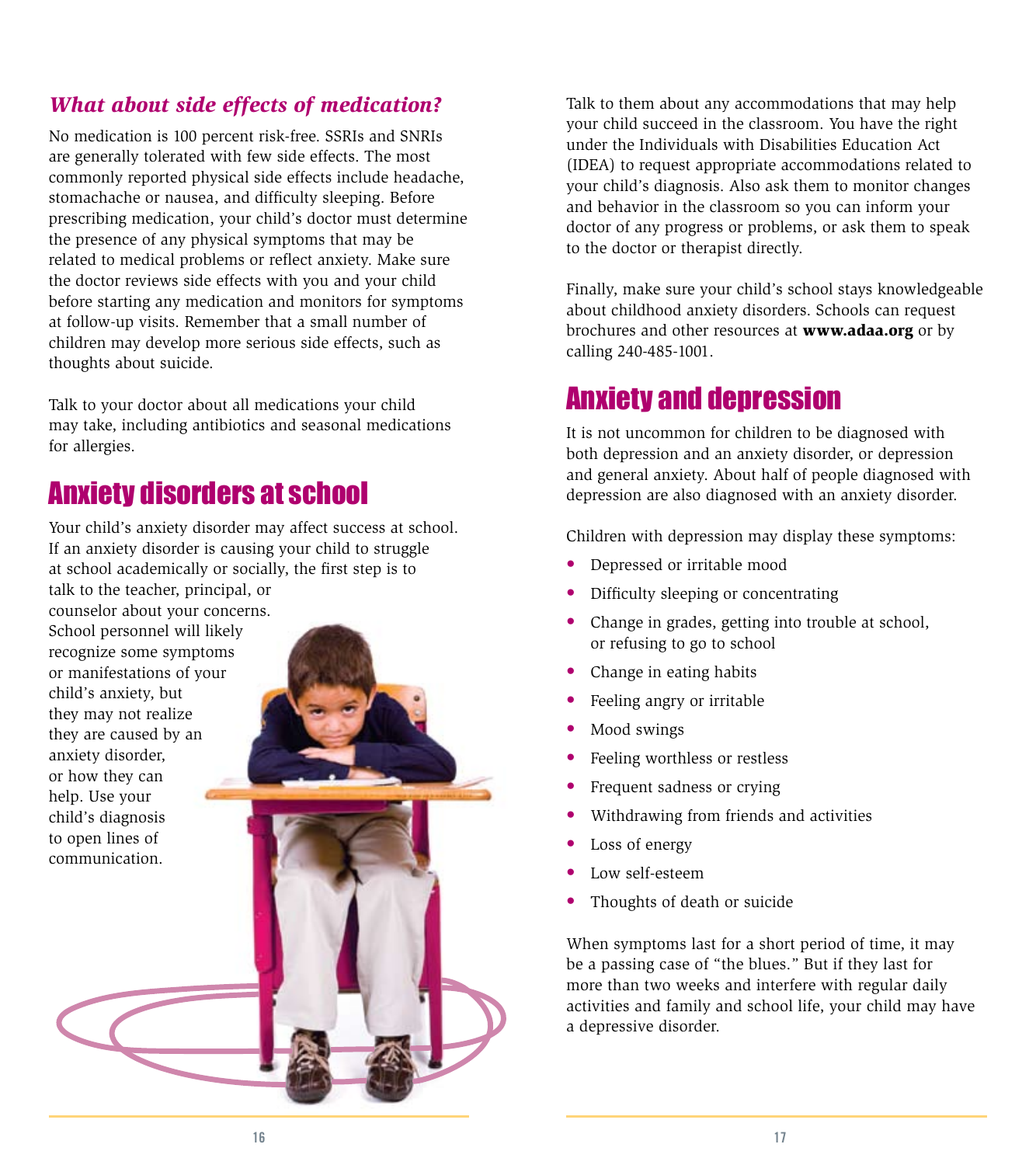There are two types of depression: major depression and dysthymia. Major depression lasts at least two weeks and may occur more than once throughout your child's life. Your child may experience major depression after a traumatic event such as the death of a relative or friend. Dysthymia is a less severe but chronic form of depression that lasts for at least two years.

Children whose parents have depression are at a greater risk of being depressed. While depression affects all ages and both genders, girls are more likely to develop depression during adolescence. Research shows that depression is also a risk factor for suicide.

Depression and anxiety disorders can often be treated the same way and at the same time. Like anxiety disorders, depression can be treated with cognitive-behavioral therapy and antidepressants. However, your child may have symptoms that require treating one disorder first. As with any illness, treatment should be tailored to your child's diagnoses and designed to help him or her manage and reduce the symptoms of both disorders. Learn more at [www.adaa.org](http://www.adaa.org).

## What you can do at home

The recovery process can be stressful for everyone. It is helpful to build a support network of relatives and friends. And keep these ideas in mind:

- Listen to your child's feelings.
- Stay calm when he becomes anxious about a situation or event.
- Recognize and praise her small accomplishments.
- Don't punish mistakes or lack of progress.
- Be flexible and try to maintain a normal routine.
- Modify expectations during stressful periods.
- Plan for transitions (i.e. allow extra time in the morning if getting to school is difficult).



*"My son worries constantly about death, illness, and germs at school and at home … everything related to getting sick or dying. He has trouble sleeping and no longer likes going to school. It breaks my heart to see him like this. What can I do to help him?"*

## How ADAA can help

The Anxiety Disorders Association of America provides resources that will help you and your child better understand a diagnosed or undiagnosed anxiety disorder, connect you with a community of people who know what you are experiencing, and assist you in finding mental health professionals.

Visit the ADAA website at **[www.adaa.org](http://www.adaa.org)** to locate doctors and therapists who treat anxiety disorders in your area, as well as local support groups. Learn about the causes, symptoms, and best treatments for all of the disorders, review questions to ask a therapist or doctor, learn about new research, read personal stories, sign up for our e-newsletter *Triumph*, and find books and other resources to help your child or another loved one.

ADAA provides the resources to help you make the best decisions so that you and your child can get on with your lives.

#### Help ADAA help others.

Your contribution to ADAA supports our efforts to increase awareness that anxiety disorders are real, serious, and treatable. ADAA relies on your donations to provide free educational information about anxiety disorders, help people find treatment professionals, and advocate for research, improved treatments, and access to care.

Donate online at [www.adaa.org](http://www.adaa.org), on the phone (240-485-1001), or by mail to ADAA, 8730 Georgia Ave., Silver Spring, MD 20910. All donations are tax-deductible.